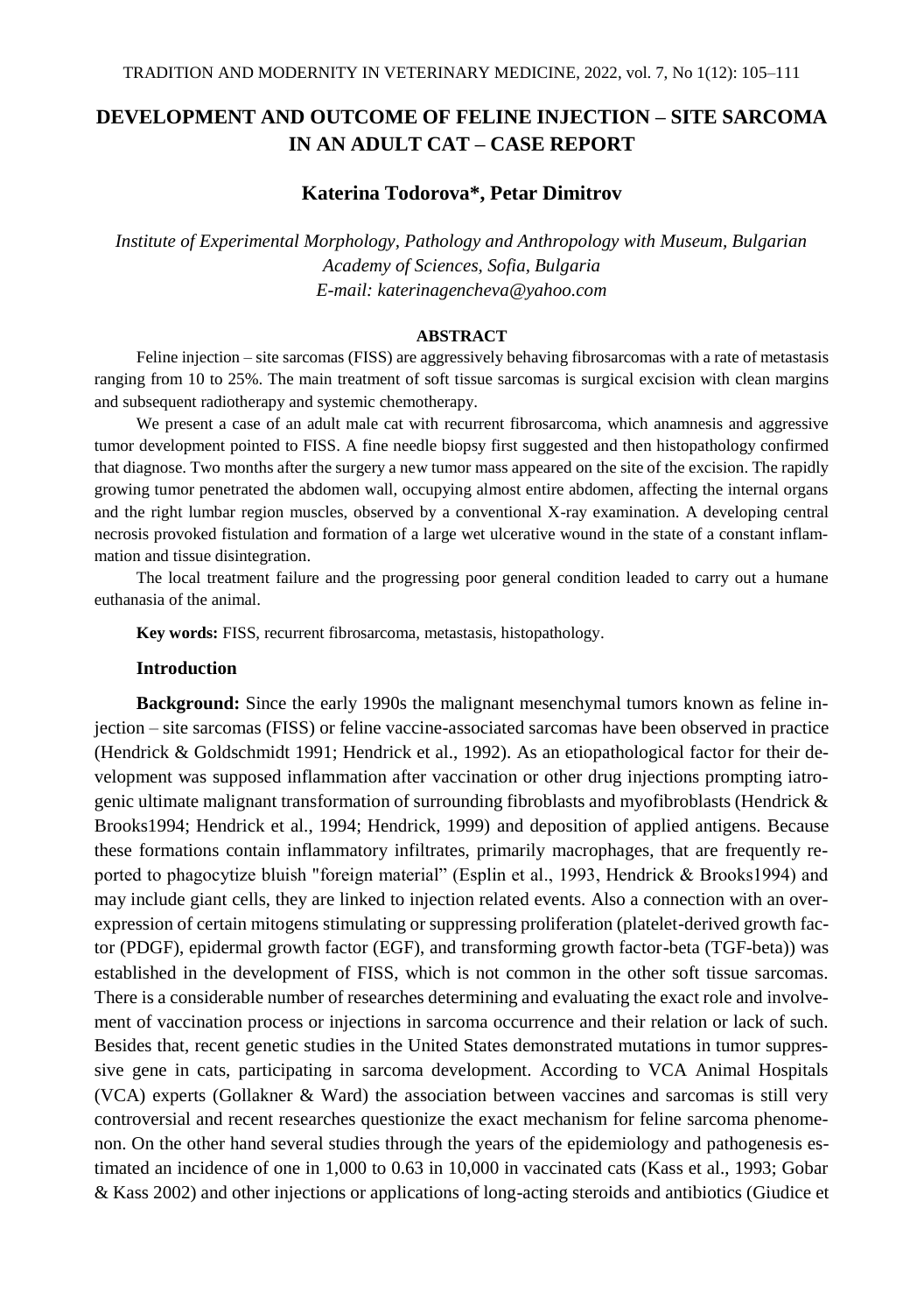al., 2010). Moreover, Phelps et al. (2011) reported a 14% local recurrence rate in cats treated with radical excision (5 cm margins and two fascial planes deep) but this must be interpreted carefully, because for over one-third of the cats the information is lost, so the real percentage is supposed to be bigger. These data suggest a complex network of triggers and consequences and the topic is still in the process of research. Morphologically, these types of sarcomas are mainly locally invasive but tumor recurrence and metastases located in lungs and regional lymph nodes could be found. Those possibilities were reported to be significant prognostic factor associated with survival time in cats – based on multivariate analysis and on the histologic grade of tumors connected with chance for development of distant metastasis (Romanelli et al., 2008). Metastatic rate according to literature data has been calculated between 10 and 25% (Hershey et al., 2000) or more. Moreover it was reported that no decrease in disease prevalence or age increase was related to the changes done in feline vaccine formulations and vaccination protocols from 1992 to 2010 (Wilcock et al., 2012), supporting the hypothesis of gene – related mechanisms. Soft tissue sarcomas, reported as FISS, occur in the subcutis and their histological types were diagnosed as: malignant fibrous histiocytoma, rhabdomyosarcoma, myxosarcoma, liposarcoma, nerve sheath tumor, poorly differentiated sarcomas, extraskeletal osteosarcoma and chondrosarcoma, but fibrosarcoma is the most commonly diagnosed (Esplin et al., 1993; Hendrick & Brooks 1994; Hershey et al., 2000; Dillon et al., 2005; Saba, 2017), other reported vaccine-associated fibrosarcomas in cats as separated nosological unit (Dernell et al., 1998). According to the Veterinary Society of Surgical Oncology soft tissue sarcomas in cats are divided into VAS (vaccine associated sarcomas) and non-VAS, which are very uncommon in cats. VAS are located mainly in the interscapular, dorsolateral thoracic flank, paralumbar and femoral regions. Non-VAS occupy mainly the head (including oral cavity), limbs, bones, tail and other.

*Principle treatment and prognostic factors***:** The main treatment of soft tissue sarcomas (also in dogs and humans) is surgical excision with more than 2 cm margins in healthy tissues around (Davidson et al., 1997), because of the extensive infiltration and invasion of surroundings. In cats this is a serious challenge and wide surgical margins may include bone, muscle, and other structures even limb amputation or removal of tissue "en bloc" without incising tumor itself (Ogilvie, 2004). Appropriate preoperative planning and identification of resection margins guarantee appropriate case management. The addition of radiotherapy, systemic chemotherapy and immunotherapy could be included, especially for high-grade tumors with unclear margins and metastatic potential (Dernell et al., 1998). Once FISS has been confirmed, regional and thoracic radiographs are recommended for verification of local invasion and metastatic disease (pulmonary metastases mainly). Computed tomography scan, magnetic resonance imaging or at least ultrasound are useful for radiation or surgical margins planning. Complete blood count, serum biochemistry profile and hormones, feline immunodeficiency virus/feline leukemia virus (FIV/FeLV) detection (FIV Ab/FeLV Ag Test Kit) and urinalysis tests could be included as part of the patient's database. Histological type and grade, resection margins, size, location and appropriate postoperative treatment are the most important factors for recurrence expectancy.

*Clinical case report:* This case concerns a 12 years old male unneutered mixed breed cat. The animal developed fast growing tumor formation, palpated initialy as a firm under skin lump with the size of a bean, observed in the right paralumbar region. Over the next 3 months, the formation grew rapidly, reaching more then 10 centimeters in length and  $3 - 4$  centimeters in width, and the tumor margins became clearly defined. This oval nodal structure had two cord-like outgrowths and was fixed at a wide base to the underlying muscles (Fig. 1).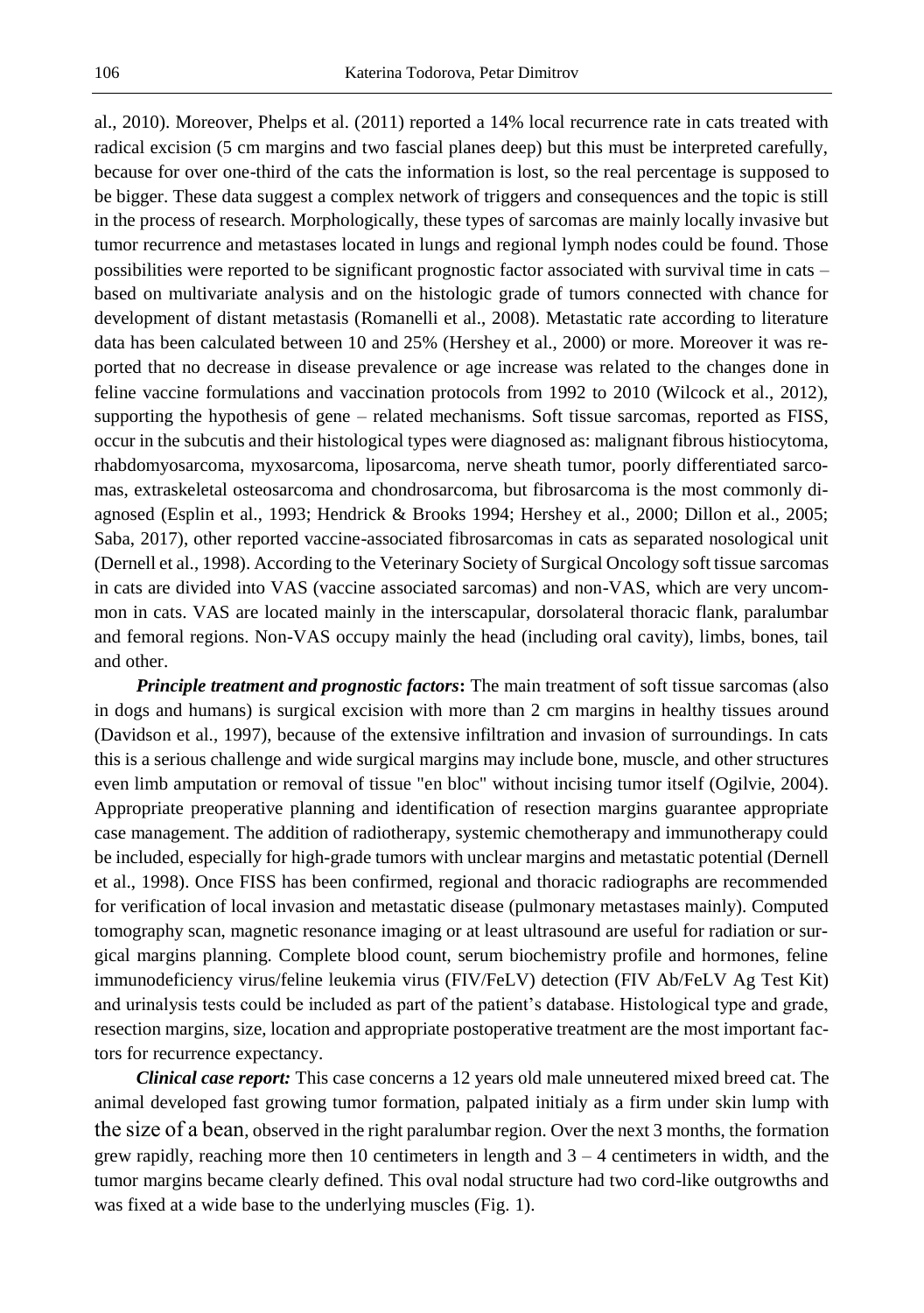

**Figure 1: Macroscopic view of fibrosarcoma formation, domestic cat.**

Due to the discomfort, the animal licked the formation and caused a superficial wound. Vaccines against rabies, leukemia, feline immunodeficiency virus, panleukopenia, herpes, and calicivirus infection, chlamydia have never been given. In connection with diagnosed microsporia the animal was given a series of three vaccines five years ago. The anamnesis also revealed that several months earlier the cat passed through medical treatment of urinary retention and urolithiasis, associated with a long – lasting therapy and multiple injectable applications, including antibiotic suspensions. The patient's history and the location of the mass pointed to possibility of FISS development. When it was noticed by the owners, the size changes were measured occasionally and a decision for biopsy was done. Fine needle aspiration with cytology was done as the least invasive. May Grunwald Giemsa – rapid method (DiaPath, Italy) stained smears revealed sarcoma tumor cells, red blood cells, macrophages and Malassezia yeast (Fig. 2).



**Figure 2: Tumor biopsy: (a) Yeasts (left arrow, transparent) and red blood cells (down arrow, white filled); (b) Sarcoma cell. May Grunwald Giemsa – rapid kit.**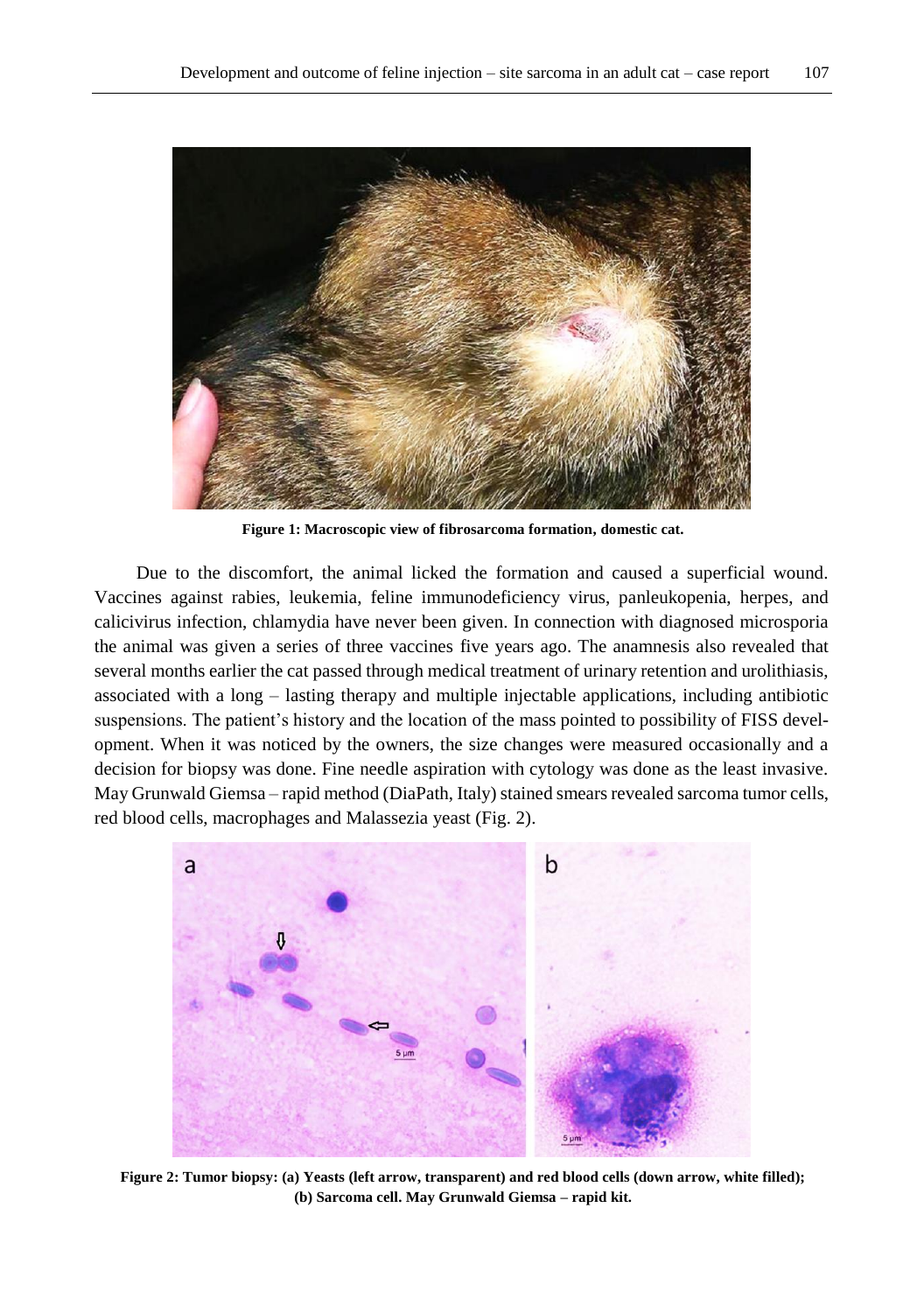Radical surgical excision was done and materials for histological evaluation were preceded. Tumor specimens were fixed in 10% buffered formalin (pH 7) (Alkaloid AD, Skopie) and embedded in paraffin (Emmonya, Biotech Ltd, Bulgaria), sliced into  $5 - 10 \mu m$ , dewaxed in xylene (Alkaloid AD, Skopie) and H&E stained with Mayer's Hematoxylin (Emmonya, Biotech Ltd, Bulgaria) and Eosin (Bio optica, Milano, Italy) according to routine histological techniques for the production of microscopic observation preparations. Investigations were performed on a Leica DM 5000B microscope, Germany and microphotographs were taken. Histopathological findings confirmed fibroblastic sarcoma of greater degree of pleomorphism, undifferentiated anaplastic spindle shaped cells arranged in a storiform pattern in some regions, situated within collagenous stroma and changed blood vessels (Fig. 3a,b,c). Most cells had elongated nuclei and thin cytoplasmic processes, and some had giant nuclei with prominent nucleoli, increased number of mitotic figures was found (Fig.3b). Central parts were lymphoplasmacytic infiltrated with focal necrotic regions, easily crumbling during histological processing (Fig. 3a).



**Figure 3: Fibrosarcoma: (a) Lymphoplasmacytic inflammation of necrosis within the sarcoma center; (b) FISS neoplastic tissue organized of pleomorphic neoplastic spindle cells revealing anisokaryosis and collagen fibers in the peripheral tumor regions, higher magnification; (c) Arterial dysmorphia (arrows)– neoplastically changed internal and external elastic laminar and intimal hyperplasia (left corner). Haematoxylin and eosin staining.**



**Figure 4: Rӧ – imaging revealing the tumor size and location.**

Standard conservative treatment was administered on the patient for the following ten days. Local treatment with iodine medicines was applies and the sutures were removed 8 days later. For all that time evidence of inflammation, impaired wound healing or suture rupture was not visible.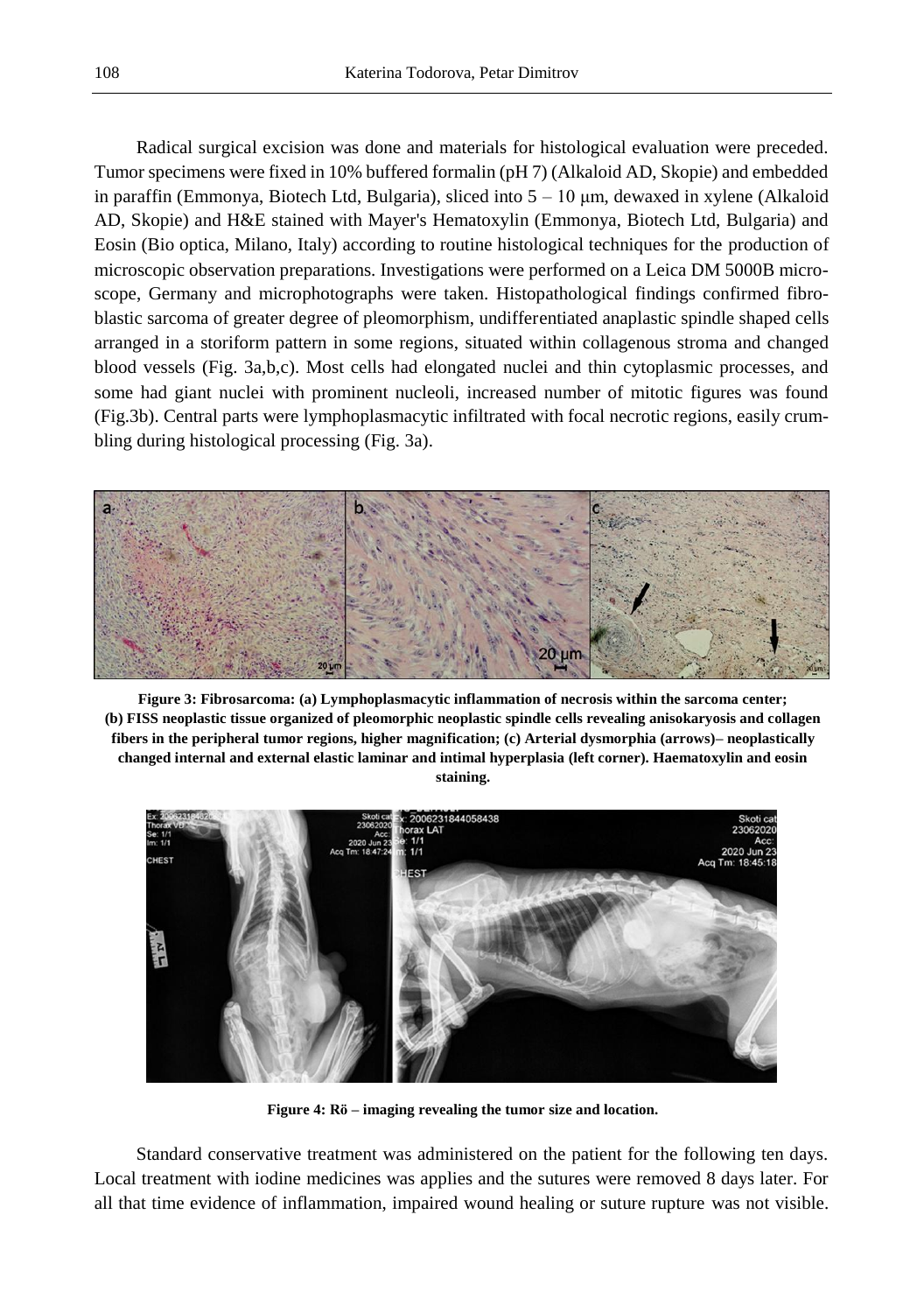The wound healing developed normally, the wound shrunk and formed scab. Unfortunately, gradually a growing number of granulation tissue islets were noticed. About two month later the mass grow again and later was defined as 5–7 cm mass of tumor tissue in stage of inflammation, ulceration, and central necrosis with fistulation. The general condition became poor but with possessed appetite at the beginning. Rӧ – imaging was done (Fig. 4).

Lung metastases were not confirmed, but profuse neoplastic permeation of the abdominal wall and in depth in the abdomen was observed by x-ray. We observed multifocal tumor regrowth following the surgical excision. The process stared as multi sites recurrences around the scar, so the process of regrowth started before even the fur to cover the defect, until the tumor tissue developed in one single tumor mass.

## **Discussion**

Based on the histopathological findings and according to the anamnesis data, the site of occurrence and behavior of the tumor after surgical removal, and the cell profile – fibrosarcoma was diagnosed as FISS. In our case, tumor initiation may be associated with multiple injections in this part of the body, most of them antibiotic suspensions from the group of penicillins and corticosteroids with long action, supposed as risk factors (Kass et al., 2003, Srivastav et al., 2012). Similar cases have been described by other researchers (Zabielska-Koczywąs et al., 2017), but are much rarer than post-vaccine VAS sarcomas. The behavior of the tumor after incision, namely the recurrence rate at the site of the incision is from  $35 - 40.8\%$  and lung metastases occurred in  $10 - 12\%$ of the cats (Martano et al., 2005) or more according to other data. Characteristic is a rapid infiltrative involvement of the surrounding tissues, which is found to be the main postoperative complication, but the penetration of the neoplasia into the abdominal cavity, observed here was the real problem. More distant metastases (in lungs) were not detected in our case. Analysis of the cell profile observed by us was compared with the literature data. The reported findings include profound anisokaryosis and hyperchromasia, cellular gigantism, numerous mitotic figures, liquefactive necrosis, and numerous lymphoid aggregates around the periphery of the tumor (Hendrick & Brooks1994), some of which observed also in our case. A number of clinical studies in cats have shown that as the primary tumor gets larger it exerts pressure and invade the overlying tissues, lead to skin ulceration, necrosis, persistent bleeding and inflammation, external infections, and most of all – pain. But particularly, the major reason for unfavorable outcome becomes the secondary multifocal tumor regrowth with ulceration following surgery. As it is announced most of such tumors will recur locally, especially when were only surgically treated, with reported median times to recurrence ranging from 2 months to >16 months (Davidson et al., 1997; Hershey et al., 2000). Excision with clean margins was announced as practically almost impossible. In our case the same was observed. In progress, the rapid spread of adjacent tissues and in depth of the abdominal cavity, the cat's age and anesthesia problems, as a background, owners decided to euthanize it. In medical practices the local treatment failure very often leads to humane euthanasia. In fact, that is reported as the most common cause of death in cats with FISS (Saba, 2017). The constant pain and the inability to provide very long-term analgesia along with rapid tissue breakdown and local infection, makes it impossible to maintain patients with this type of tumor, even in the absence of metastases. All these along with poor general state and loss of appetite, extreme physical and mental fatigue, apathy, immobility and constant need for local treatment of the ulcerated wound and supply of systemic antibiotics provoked the owners to quit.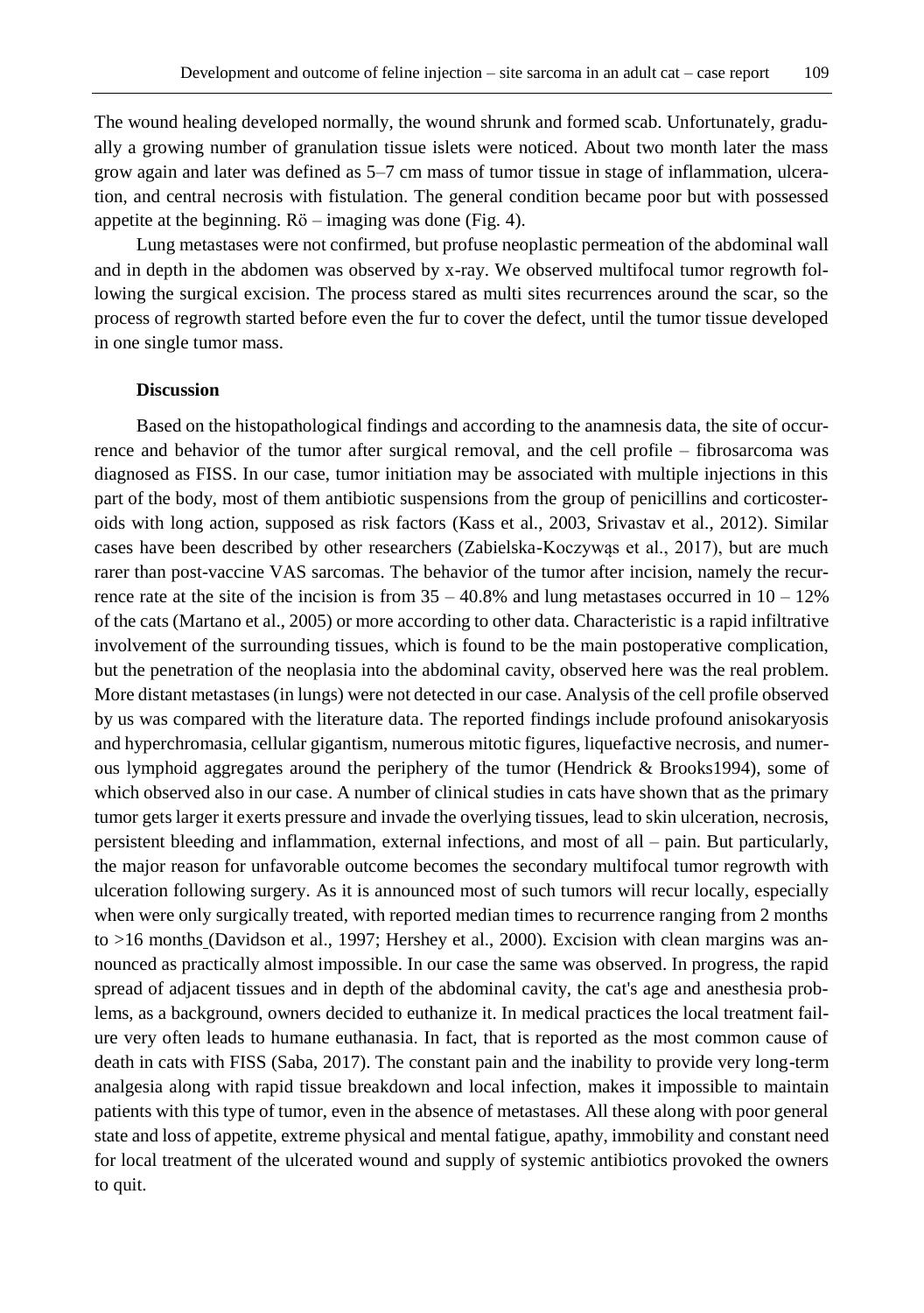## **References**

- 1. Davidson E. B., Gregory C. R., Kass P. H. (1997). *Surgical excision of soft tissue fibrosarcomas in cats*. Veterinary Surgery, 26(4), 265–269.
- 2. Dernell W. S., Withrow S. J., Kuntz C. A., Powers B. E. (1998). *Principles of treatment for soft tissue sarcoma*. Clinical Techniques in Small Animal Practice, 13(1), 59-64.
- 3. Dillon C. J., Mauldin G. N., Baer K. E. (2005). *Outcome following surgical removal of nonvisceral soft tissue sarcomas in cats: 42 cases (1992–2000)*. Journal of the American Veterinary Medical Association, 227(12), 1955–1957.
- 4. Esplin D. G., McGill L. D., Meininger A. C., Wilson S. R. (1993). *Postvaccination sarcomas in cats*. Journal of the American Veterinary Medical Association, 202, 1245-1247.
- 5. Giudice C., Stefanello D., Sala M., Cantatore M., Russo F., Romussi S., Travettid O., DiGiancamillod M., Griecoa V. (2010). *Feline injection-site sarcoma: recurrence, tumour grading and surgical margin status evaluated using the three-dimensional histological technique*. Veterinary Journal, 186, 84–88.
- 6. Gobar G. M., Kass P. H. (2002). *World Wide Web-based survey of vaccination practices, postvaccinal reactions, and vaccine site-associated sarcomas in cats*. Journal of the American Veterinary Medical Association, 220(10), 1477–1482.
- 7. Gollakner R., Ward E., *Post-Vaccination Sarcoma in Cats*. VCA, https://vcahospitals.com/knowyour-pet/post-vaccination-sarcoma-in-cats.
- 8. Hendrick M. J., Goldschmidt M. H. (1991). *Do injection site reactions induce fibrosarcomas in cats?* Journal of the American Veterinary Medical Association, 199(8), 968.
- 9. Hendrick M. J., Goldschmidt M. H., Shofer F. S., Wang Y. Y., Somlyo A. P. (1992). *Postvaccinal sarcomas in the cat: epidemiology and electron probe microanalytical identification of aluminum*. Cancer Research, 1992, 52(19), 5391–5394.
- 10. Hendrick M. J., Brooks J. J. (1994). *Postvaccinal sarcomas in the cat: histology and immunohistochemistry*. Veterinary Pathology, 31(1), 126–129.
- 11. Hendrick M. J., Shofer F. S., Goldschmidt M. H., Haviland J. C., Schelling S. H., Engler S. J., Gliatto J. M. (1994). *Comparison of fibrosarcomas that developed at vaccination sites and at nonvaccination sites in cats: 239 cases (1991*–*1992)*. Journal of the American Veterinary Medical Association, 205(10), 1425–1429.
- 12. Hendrick M. J. (1999). *Feline vaccine-associated sarcomas*. Cancer Investigation, 17(4), 273–277.
- 13. Hershey A. E., Sorenmo K. U., Hendrick M. J., Shofer F. S., Vail D. M. (2000). *Prognosis for presumed feline vaccine-associated sarcoma after excision: 61 cases (1986–1996).* Journal of the American Veterinary Medical Association, 216(1), 58–61.
- 14. Kass P. H., Barnes W. G. Jr., Spangler W. L., Chomel B. B., Culbertson M. R. (1993). *Epidemiologic evidence for a causal relation between vaccination and fibrosarcoma tumorigenesis in cats*. Journal of the American Veterinary Medical Association, 203(3), 396–405.
- 15. Kass P. H., Spangler W. L., Hendrick M. J., McGill, L.D., Esplin, D.G., Lester, S., Slater M., Meyer E., Boucher F., Peters E., Gobar G., Htoo Th., Decile K. (2003). *Multicenter case-control study of risk factors associated with development of vaccine-associated sarcomas in cats*. Journal of the American Veterinary Medical Association, 223(9), 1283–1292.
- 16. Martano M., Morello E., Ughetto M., Iussich S., Petterino C., Cascio P., Buracco P. (2005). *Surgery alone versus surgery and doxorubicin for the treatment of feline injection-site sarcomas: a report on 69 cases*. Veterinary Journal, 170, 84–90.